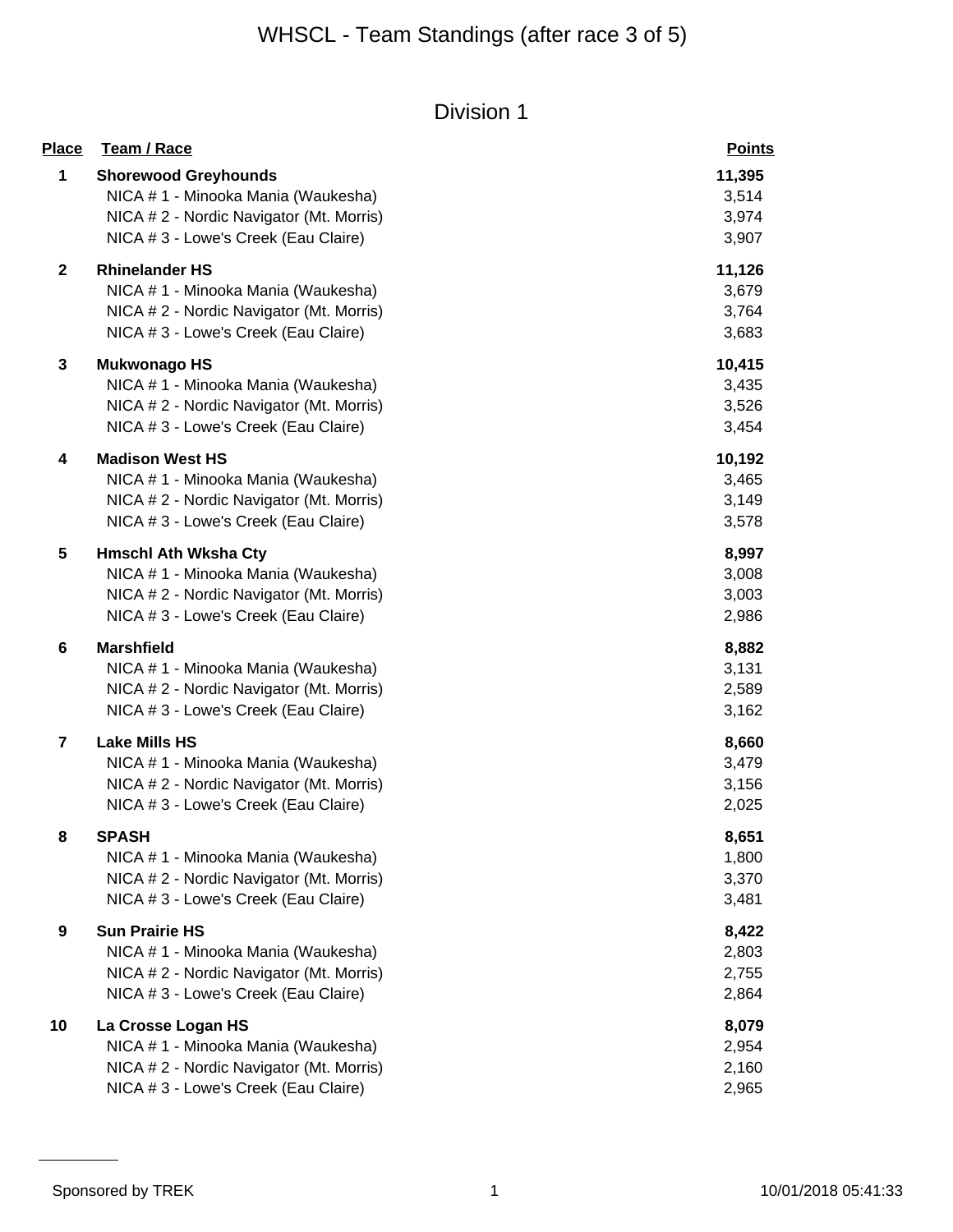| <b>Place</b> | Team / Race                              | <b>Points</b> |
|--------------|------------------------------------------|---------------|
| 11           | <b>Menomonee Falls HS</b>                | 6,753         |
|              | NICA # 1 - Minooka Mania (Waukesha)      | 2,183         |
|              | NICA # 2 - Nordic Navigator (Mt. Morris) | 2,271         |
|              | NICA # 3 - Lowe's Creek (Eau Claire)     | 2,299         |
| 12           | <b>Eau Claire Mem HS</b>                 | 4,948         |
|              | NICA # 1 - Minooka Mania (Waukesha)      | 962           |
|              | NICA # 2 - Nordic Navigator (Mt. Morris) | 1,445         |
|              | NICA # 3 - Lowe's Creek (Eau Claire)     | 2,541         |
| 13           | <b>Verona HS</b>                         | 4,399         |
|              | NICA # 1 - Minooka Mania (Waukesha)      | 1,936         |
|              | NICA # 2 - Nordic Navigator (Mt. Morris) | 1,611         |
|              | NICA # 3 - Lowe's Creek (Eau Claire)     | 852           |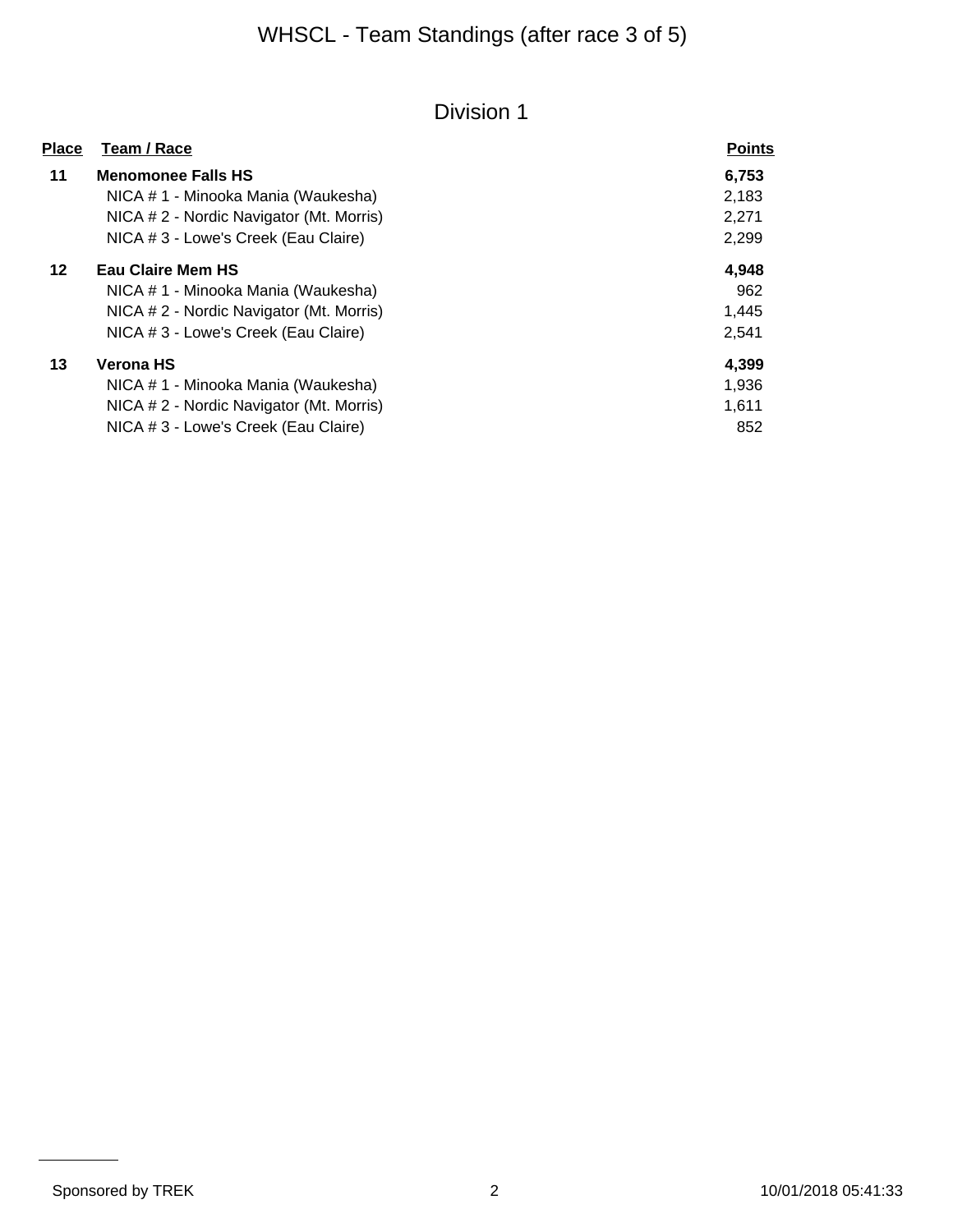| <u>Place</u>            | Team / Race                                                                                                                                           | <b>Points</b>                    |
|-------------------------|-------------------------------------------------------------------------------------------------------------------------------------------------------|----------------------------------|
| 1                       | <b>Wausau East</b><br>NICA # 1 - Minooka Mania (Waukesha)<br>NICA # 2 - Nordic Navigator (Mt. Morris)<br>NICA # 3 - Lowe's Creek (Eau Claire)         | 6,088<br>2,062<br>1,973<br>2,053 |
| $\mathbf{2}$            | <b>Rhinelander NW Comp</b><br>NICA # 1 - Minooka Mania (Waukesha)<br>NICA # 2 - Nordic Navigator (Mt. Morris)<br>NICA # 3 - Lowe's Creek (Eau Claire) | 6,043<br>2,003<br>2,013<br>2,027 |
| $\mathbf{3}$            | <b>Fall Creek Comp</b><br>NICA # 1 - Minooka Mania (Waukesha)<br>NICA # 2 - Nordic Navigator (Mt. Morris)<br>NICA # 3 - Lowe's Creek (Eau Claire)     | 5,862<br>1,909<br>1,946<br>2,007 |
| 4                       | <b>Marquette Senior HS</b><br>NICA # 1 - Minooka Mania (Waukesha)<br>NICA # 2 - Nordic Navigator (Mt. Morris)<br>NICA # 3 - Lowe's Creek (Eau Claire) | 5,772<br>1,959<br>1,893<br>1,920 |
| 5                       | <b>Westosha Comp IL</b><br>NICA # 1 - Minooka Mania (Waukesha)<br>NICA # 2 - Nordic Navigator (Mt. Morris)<br>NICA # 3 - Lowe's Creek (Eau Claire)    | 5,772<br>1,915<br>1,922<br>1,935 |
| 6                       | <b>Westosha Comp</b><br>NICA # 1 - Minooka Mania (Waukesha)<br>NICA # 2 - Nordic Navigator (Mt. Morris)<br>NICA # 3 - Lowe's Creek (Eau Claire)       | 5,408<br>1,765<br>1,826<br>1,817 |
| $\overline{\mathbf{r}}$ | <b>Green Bay Composite</b><br>NICA # 1 - Minooka Mania (Waukesha)<br>NICA # 2 - Nordic Navigator (Mt. Morris)<br>NICA # 3 - Lowe's Creek (Eau Claire) | 5,359<br>1,884<br>1,488<br>1,987 |
| 8                       | <b>LaCrosse Central HS</b><br>NICA # 1 - Minooka Mania (Waukesha)<br>NICA # 2 - Nordic Navigator (Mt. Morris)<br>NICA # 3 - Lowe's Creek (Eau Claire) | 5,266<br>1,693<br>1,767<br>1,806 |
| 9                       | <b>Central WI Comp</b><br>NICA # 1 - Minooka Mania (Waukesha)<br>NICA #2 - Nordic Navigator (Mt. Morris)<br>NICA # 3 - Lowe's Creek (Eau Claire)      | 5,264<br>1,697<br>1,791<br>1,776 |
| 10                      | <b>Rice Lake Composite</b><br>NICA # 1 - Minooka Mania (Waukesha)<br>NICA # 2 - Nordic Navigator (Mt. Morris)<br>NICA # 3 - Lowe's Creek (Eau Claire) | 5,172<br>1,586<br>1,557<br>2,029 |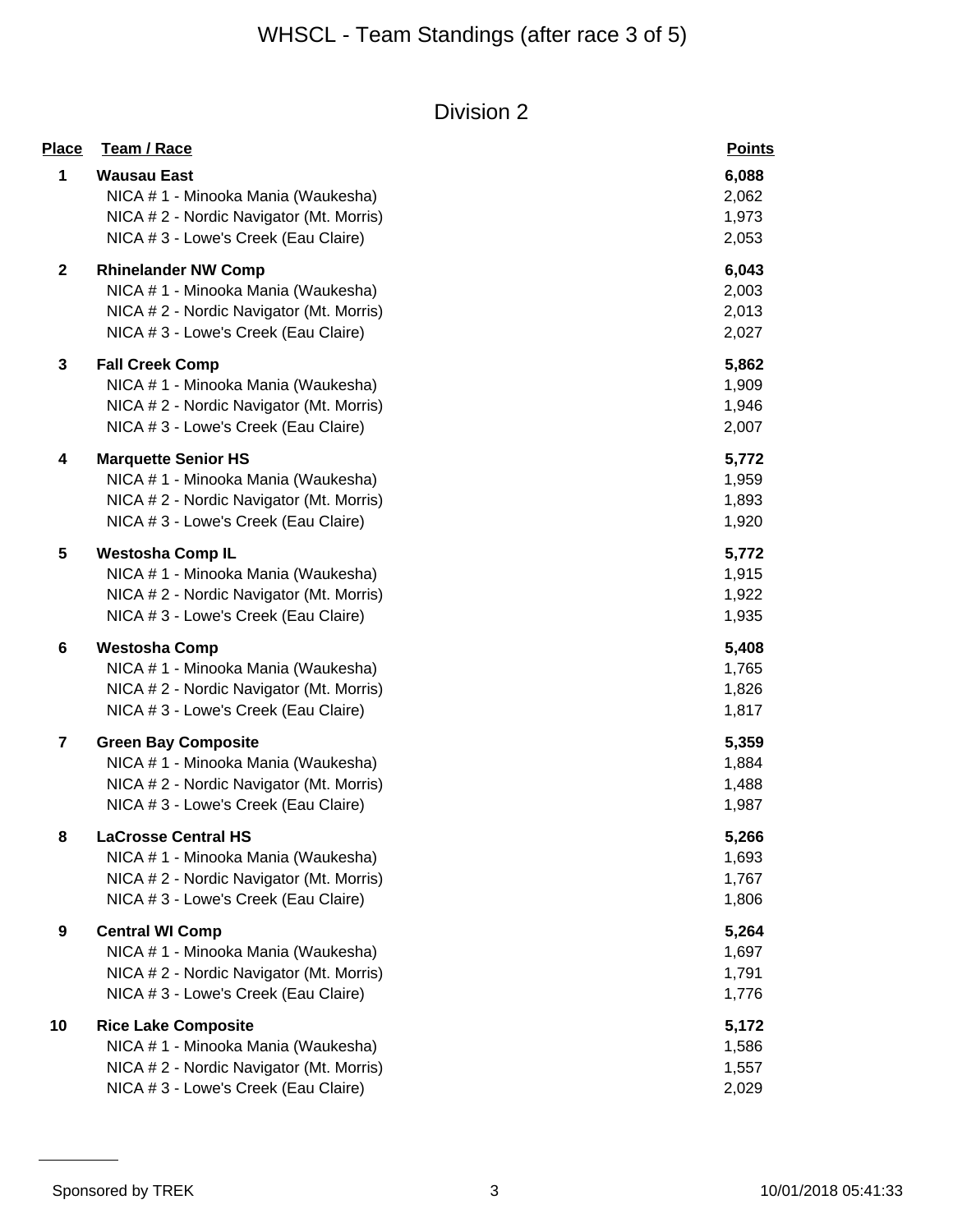| <b>Place</b> | Team / Race                                                                                                                                            | <b>Points</b>                    |
|--------------|--------------------------------------------------------------------------------------------------------------------------------------------------------|----------------------------------|
| 11           | <b>Holmen HS</b><br>NICA #1 - Minooka Mania (Waukesha)<br>NICA # 2 - Nordic Navigator (Mt. Morris)<br>NICA # 3 - Lowe's Creek (Eau Claire)             | 5,131<br>1,770<br>1,702<br>1,659 |
| 12           | <b>Sauk Prairie HS</b><br>NICA # 1 - Minooka Mania (Waukesha)<br>NICA # 2 - Nordic Navigator (Mt. Morris)<br>NICA # 3 - Lowe's Creek (Eau Claire)      | 5,062<br>1,688<br>1,643<br>1,731 |
| 13           | <b>Wausau Composite</b><br>NICA # 1 - Minooka Mania (Waukesha)<br>NICA # 2 - Nordic Navigator (Mt. Morris)<br>NICA # 3 - Lowe's Creek (Eau Claire)     | 5,062<br>1,792<br>1,791<br>1,479 |
| 14           | <b>Cambridge HS</b><br>NICA # 1 - Minooka Mania (Waukesha)<br>NICA # 2 - Nordic Navigator (Mt. Morris)<br>NICA # 3 - Lowe's Creek (Eau Claire)         | 5,049<br>1,843<br>1,850<br>1,356 |
| 15           | <b>Washington Cty Comp</b><br>NICA # 1 - Minooka Mania (Waukesha)<br>NICA # 2 - Nordic Navigator (Mt. Morris)<br>NICA # 3 - Lowe's Creek (Eau Claire)  | 5,015<br>1,821<br>1,807<br>1,387 |
| 16           | <b>Westosha Comp NPier</b><br>NICA # 1 - Minooka Mania (Waukesha)<br>NICA # 2 - Nordic Navigator (Mt. Morris)<br>NICA # 3 - Lowe's Creek (Eau Claire)  | 4,916<br>1,684<br>1,662<br>1,570 |
| 17           | <b>Cam-Rock Comp</b><br>NICA #1 - Minooka Mania (Waukesha)<br>NICA # 2 - Nordic Navigator (Mt. Morris)<br>NICA # 3 - Lowe's Creek (Eau Claire)         | 4,906<br>1,621<br>1,676<br>1,609 |
| 18           | <b>MKE MTB Composite</b><br>NICA # 1 - Minooka Mania (Waukesha)<br>NICA # 2 - Nordic Navigator (Mt. Morris)<br>NICA # 3 - Lowe's Creek (Eau Claire)    | 4,758<br>1,570<br>1,606<br>1,582 |
| 19           | <b>Lake Ctry Composite</b><br>NICA # 1 - Minooka Mania (Waukesha)<br>NICA # 2 - Nordic Navigator (Mt. Morris)<br>NICA # 3 - Lowe's Creek (Eau Claire)  | 4,741<br>1,685<br>1,317<br>1,739 |
| 20           | <b>Brookfield Composite</b><br>NICA # 1 - Minooka Mania (Waukesha)<br>NICA # 2 - Nordic Navigator (Mt. Morris)<br>NICA # 3 - Lowe's Creek (Eau Claire) | 4,494<br>1,705<br>1,762<br>1,027 |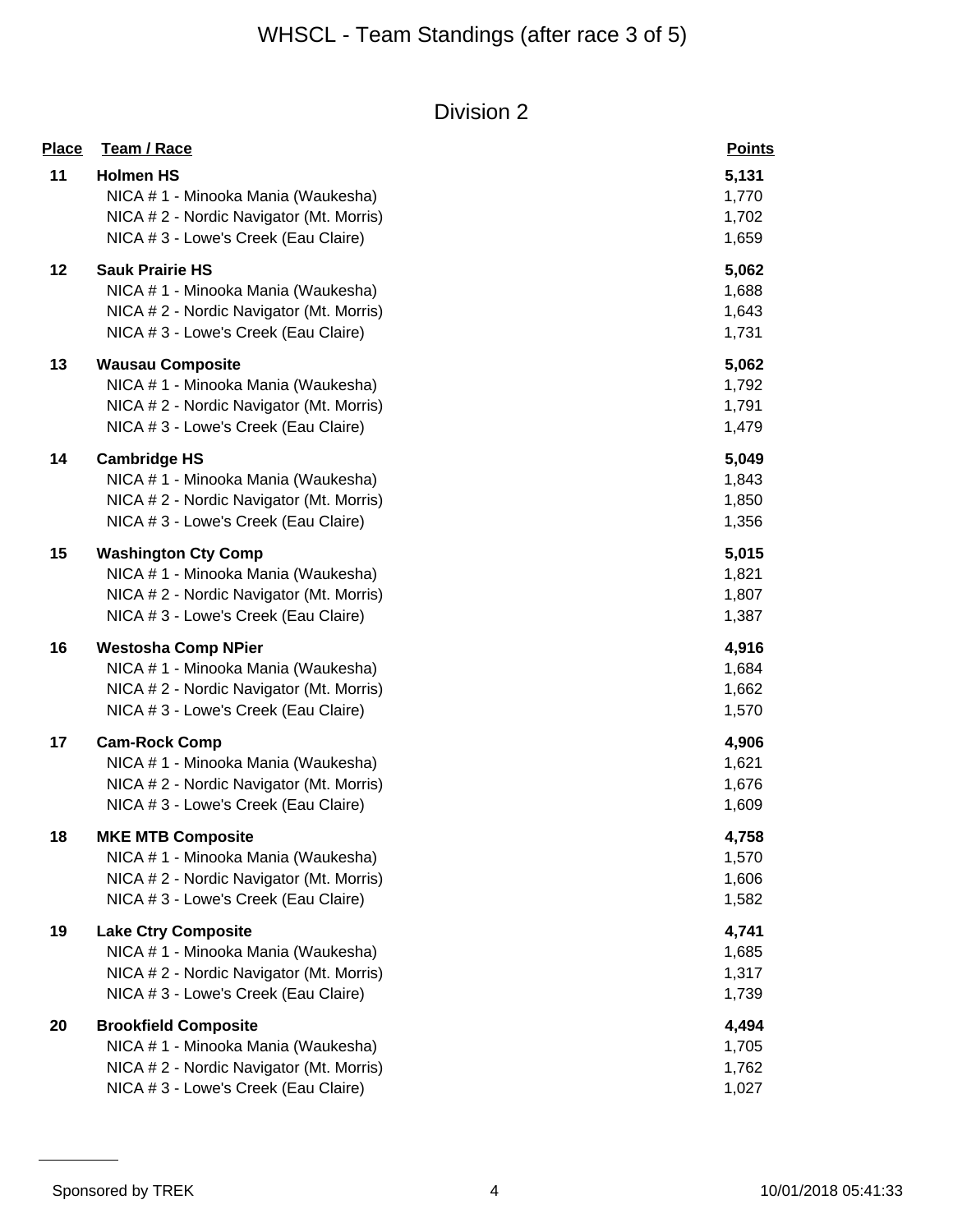| <b>Place</b> | Team / Race                                              | <b>Points</b>  |
|--------------|----------------------------------------------------------|----------------|
| 21           | <b>Hayward HS</b><br>NICA # 1 - Minooka Mania (Waukesha) | 4,108<br>1,350 |
|              | NICA # 2 - Nordic Navigator (Mt. Morris)                 | 1,379          |
|              | NICA # 3 - Lowe's Creek (Eau Claire)                     | 1,379          |
| 22           | Janesville                                               | 4,059          |
|              | NICA # 1 - Minooka Mania (Waukesha)                      | 1,434          |
|              | NICA # 2 - Nordic Navigator (Mt. Morris)                 | 1,242          |
|              | NICA # 3 - Lowe's Creek (Eau Claire)                     | 1,383          |
| 23           | <b>MKE/Northshore Comp</b>                               | 4,041          |
|              | NICA # 1 - Minooka Mania (Waukesha)                      | 1,756          |
|              | NICA # 2 - Nordic Navigator (Mt. Morris)                 | 1,308          |
|              | NICA # 3 - Lowe's Creek (Eau Claire)                     | 977            |
| 24           | <b>Madison East HS</b>                                   | 4,009          |
|              | NICA # 1 - Minooka Mania (Waukesha)                      | 1,573          |
|              | NICA # 2 - Nordic Navigator (Mt. Morris)                 | 890            |
|              | NICA # 3 - Lowe's Creek (Eau Claire)                     | 1,546          |
| 25           | <b>Westosha Comp SPort</b>                               | 3,999          |
|              | NICA # 1 - Minooka Mania (Waukesha)                      | 1,380          |
|              | NICA # 2 - Nordic Navigator (Mt. Morris)                 | 1,347          |
|              | NICA # 3 - Lowe's Creek (Eau Claire)                     | 1,272          |
| 26           | Onalaska HS                                              | 3,817          |
|              | NICA # 1 - Minooka Mania (Waukesha)                      | 1,584          |
|              | NICA # 2 - Nordic Navigator (Mt. Morris)                 | 1,235          |
|              | NICA # 3 - Lowe's Creek (Eau Claire)                     | 998            |
| 27           | <b>Blackhawk Composite</b>                               | 3,666          |
|              | NICA #1 - Minooka Mania (Waukesha)                       | 1,287          |
|              | NICA # 2 - Nordic Navigator (Mt. Morris)                 | 1,298          |
|              | NICA # 3 - Lowe's Creek (Eau Claire)                     | 1,081          |
| 28           | <b>Fall Creek HS</b>                                     | 3,650          |
|              | NICA # 1 - Minooka Mania (Waukesha)                      | 1,052          |
|              | NICA # 2 - Nordic Navigator (Mt. Morris)                 | 854            |
|              | NICA # 3 - Lowe's Creek (Eau Claire)                     | 1,744          |
| 29           | <b>Fox Valley Composite</b>                              | 3,614          |
|              | NICA # 1 - Minooka Mania (Waukesha)                      | 1,024          |
|              | NICA #2 - Nordic Navigator (Mt. Morris)                  | 1,490          |
|              | NICA # 3 - Lowe's Creek (Eau Claire)                     | 1,100          |
| 30           | <b>Sauk Prairie Comp</b>                                 | 3,397          |
|              | NICA # 1 - Minooka Mania (Waukesha)                      | 1,324          |
|              | NICA # 2 - Nordic Navigator (Mt. Morris)                 | 1,033          |
|              | NICA # 3 - Lowe's Creek (Eau Claire)                     | 1,040          |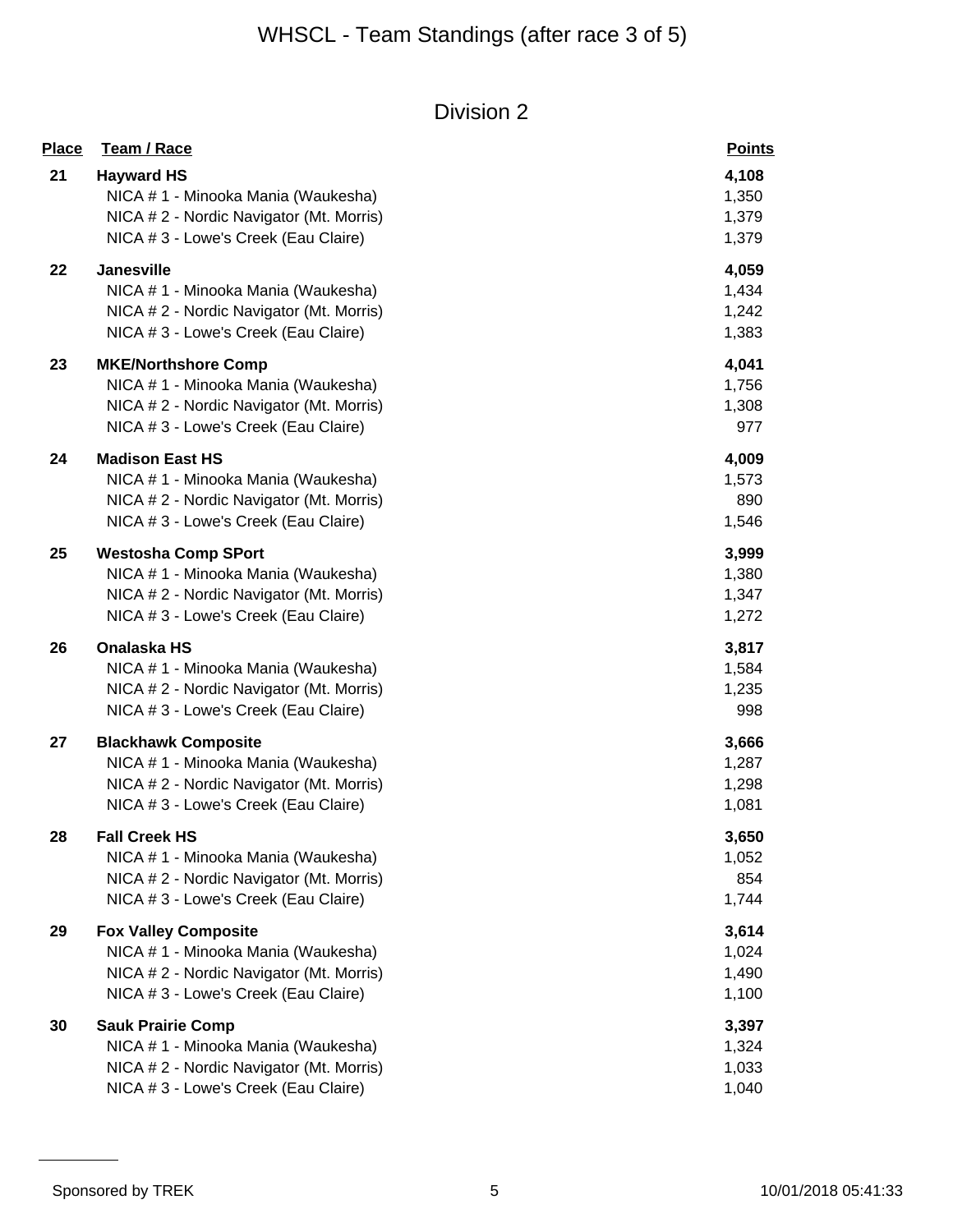| <b>Place</b> | Team / Race                              | <b>Points</b> |
|--------------|------------------------------------------|---------------|
| 31           | <b>Pewaukee MTB</b>                      | 3,332         |
|              | NICA #1 - Minooka Mania (Waukesha)       | 1,370         |
|              | NICA # 2 - Nordic Navigator (Mt. Morris) | 1,226         |
|              | NICA # 3 - Lowe's Creek (Eau Claire)     | 736           |
| 32           | <b>West Bend West HS</b>                 | 3,264         |
|              | NICA # 1 - Minooka Mania (Waukesha)      | 1,054         |
|              | NICA # 2 - Nordic Navigator (Mt. Morris) | 1,118         |
|              | NICA # 3 - Lowe's Creek (Eau Claire)     | 1,092         |
| 33           | <b>Cedarburg MTB Team</b>                | 3,217         |
|              | NICA # 1 - Minooka Mania (Waukesha)      | 1,263         |
|              | NICA # 2 - Nordic Navigator (Mt. Morris) | 967           |
|              | NICA # 3 - Lowe's Creek (Eau Claire)     | 987           |
| 34           | La Crosse Composite                      | 2,998         |
|              | NICA # 1 - Minooka Mania (Waukesha)      | 1,286         |
|              | NICA # 2 - Nordic Navigator (Mt. Morris) | 844           |
|              | NICA # 3 - Lowe's Creek (Eau Claire)     | 868           |
| 35           | 906 Adventure Comp                       | 2,856         |
|              | NICA #1 - Minooka Mania (Waukesha)       | 954           |
|              | NICA # 2 - Nordic Navigator (Mt. Morris) | 948           |
|              | NICA # 3 - Lowe's Creek (Eau Claire)     | 954           |
| 36           | <b>BGMS Acosta Comp</b>                  | 2,739         |
|              | NICA #1 - Minooka Mania (Waukesha)       | 1,003         |
|              | NICA # 2 - Nordic Navigator (Mt. Morris) | 714           |
|              | NICA # 3 - Lowe's Creek (Eau Claire)     | 1,022         |
| 37           | <b>Ozaukee Composite</b>                 | 2,147         |
|              | NICA # 1 - Minooka Mania (Waukesha)      | 1,389         |
|              | NICA # 2 - Nordic Navigator (Mt. Morris) | 414           |
|              | NICA # 3 - Lowe's Creek (Eau Claire)     | 344           |
| 38           | <b>Wildlands Riders</b>                  | 1,888         |
|              | NICA #1 - Minooka Mania (Waukesha)       | 410           |
|              | NICA # 2 - Nordic Navigator (Mt. Morris) | 430           |
|              | NICA # 3 - Lowe's Creek (Eau Claire)     | 1,048         |
| 39           | <b>Verona Composite</b>                  | 1,687         |
|              | NICA # 1 - Minooka Mania (Waukesha)      | 673           |
|              | NICA # 2 - Nordic Navigator (Mt. Morris) | 344           |
|              | NICA # 3 - Lowe's Creek (Eau Claire)     | 670           |
| 40           | <b>Sun Prairie Cards</b>                 | 1,314         |
|              | NICA # 1 - Minooka Mania (Waukesha)      | 442           |
|              | NICA # 2 - Nordic Navigator (Mt. Morris) | 436           |
|              | NICA # 3 - Lowe's Creek (Eau Claire)     | 436           |